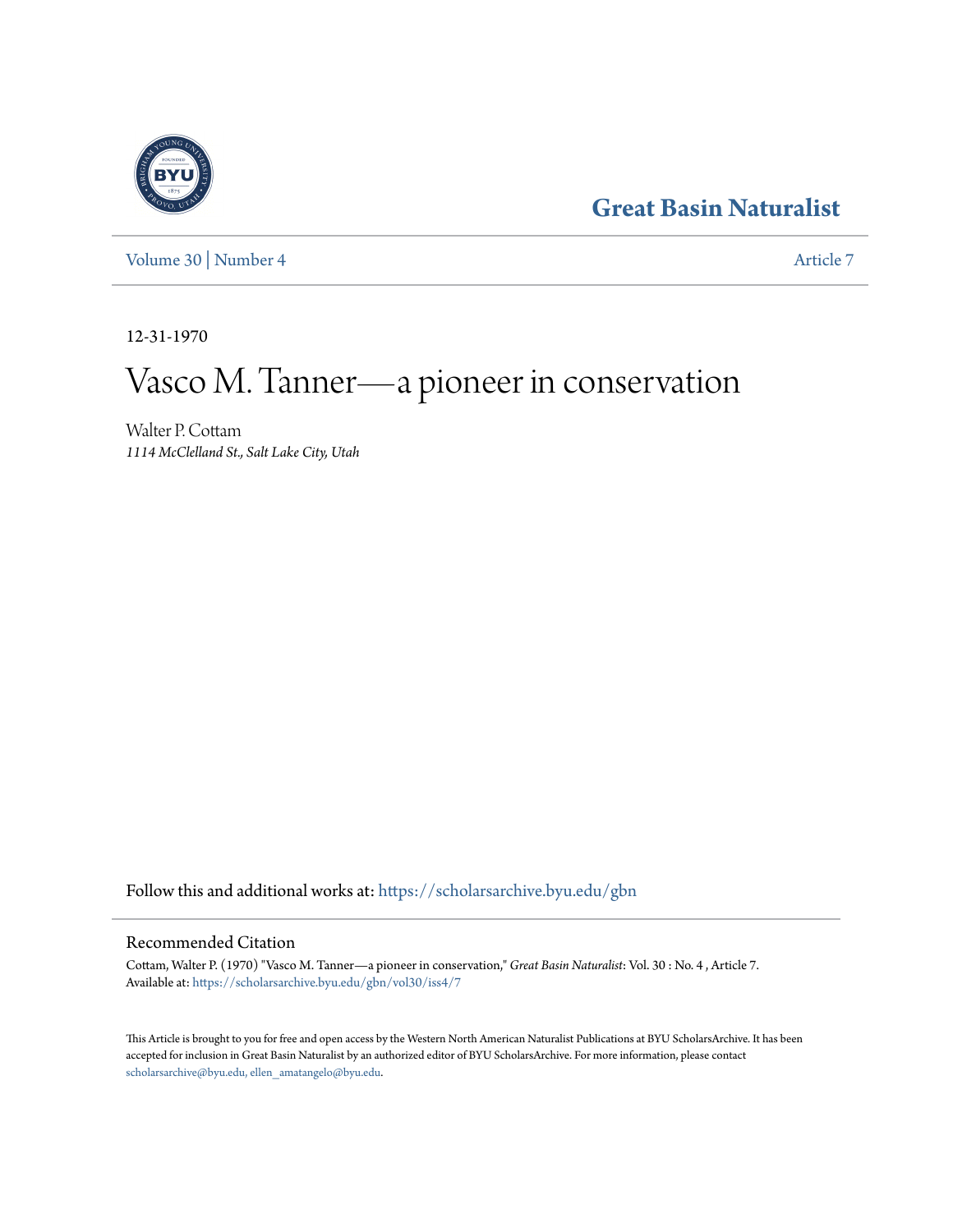### VASCO M. TANNER — A PIONEER IN CONSERVATION

#### Walter P. Cottam'

To be invited to contribute to this commemorative issue of the Great Basin Naturalist honoring the life and labors of Dr. Vasco M. Tanner is a distinct honor for many of his old associates who witnessed the birth of this scientific journal and know that Dr. Tanner was the father of the idea and the midwife at its delivery. Most important, it was he who nurtured the infant journal, successfully rearing it to become an informative and influential disseminator of biological knowledge to both scientist and layman throughout the Great Basin and far beyond these borders. Such accomplishments alone should elevate this man to <sup>a</sup> prominent niche in the Scientific Hall of Fame, but in my opinion his accomplishments as <sup>a</sup> teacher and department head at Brigham Young University far exceed those as the founder and publisher of <sup>a</sup> successful new journal.

It was in Dr. Tanner's role as scholar, teacher and field re searcher that he most intimately touched my own life. Both of us were graduates of BYU, and by the midtwenties both were members of the BYU faculty, he as <sup>a</sup> zoologist and <sup>I</sup>as <sup>a</sup> botanist. Each of us headed departments and each comprised the teaching staff of these two large biological fields until the late twenties. During these years our association was most intimate because we had agreed upon joint field trips with a number of our most promising students, and we spent almost two complete summers in the hinterlands of Utah, where Model T Fords were a good match for the roads of that day, and where the fauna and flora along them remained unknown and largely unrepresented in the meager biological collections in our universities. These were fruitful and gloriously exciting months under the open sky that glows away from civilization.

Under such circumstances of semisolitude brought about by our temporary removal from the "petty ill concerns and duties" generally attending the captive city dweller, this small group of students and teachers experienced an extraordinary solidification of friendships that surely can never perish in the flesh. <sup>I</sup> feel that none of us can ever forget the nightly impromptu forums held under starlit skies or around the campfire where all appropriate subjects were limited only by our competence to discuss them. Most frequently these discussions were stimulated by our observations of the day, but time after time they ended with the consideration of some aspect of the conservation of our intricate biological resources. The late twenties were years when much of our beloved Utah landscape was raw with sores resulting from decades of grazing abuse and from the damaging drought of 1898-1904. Dr. Tanner's demonstrated knowledge of the cause and effects of wild land deterioration was an

<sup>&</sup>lt;sup>1</sup>1114 McClelland St., Salt Lake City, Utah.